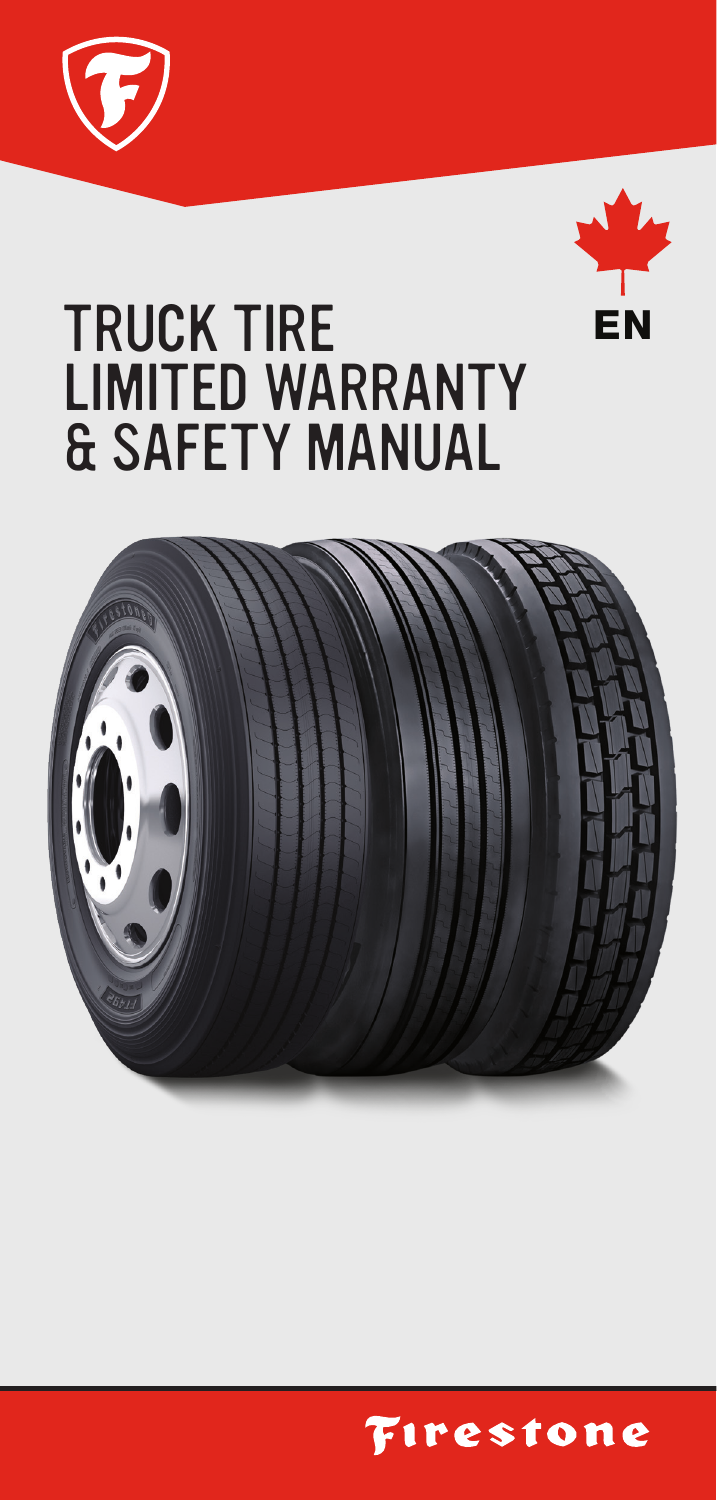# TIRE WARRANTY, MAINTENANCE and SAFETY MANUAL

## FIRESTONE TRUCK TIRES

Congratulations on your purchase of quality FIRESTONE brand truck tires!

To ensure optimum tire performance and reduce the risk of a tire failure, Bridgestone Canada Inc. ("BRIDGESTONE") strongly recommends you read and follow all maintenance and safety information contained in this manual. In addition, we recommend periodic inspection and maintenance, if necessary, by a qualified tire service professional.

## LIMITED WARRANTY FIRESTONE BRAND TRUCK TIRES

## **ELIGIBILITY**

You are covered under the terms of this Limited Warranty if all of the following apply:

- You are the original owner, or original owner's authorized agent, of any new FIRESTONE brand truck tire bearing a Department of Transportation (DOT) tire identification number indicating manufacture after January 1, 2019 (DOT serial 0119 or later).
- The tire was purchased after August 1, 2019 and used primarily in Canada. For tires covered prior to this time, please refer to the limited warranty that would have been in effect at the time of original sale.
- The tire size, load range, and speed rating are equivalent to or greater than, that specified or recommended for use by the vehicle manufacturer or BRIDGESTONE.
- The new tire was approved for sale in Canada, listed in the Canadian price or data book, and purchased from an authorized FIRESTONE brand truck tire retailer.
- For coverage under the Enhanced Casing Credit Limited Warranty, the eligible tire must have been used only in long haul, regional, pick up and delivery (P&D) highway service for the entire life of the casing and subsequent retread(s) must be inspected and retreaded by an authorized Bandag dealer only.
- Proper tire inflation pressure, as specified by the vehicle manufacturer to operate the vehicle within tire/vehicle load capacity, have been maintained.
- Proper wheel alignment and tire/wheel assembly balance have been maintained.
- The tire has been operated within the speed limitations of the tire.

## WHAT IS WARRANTED and FOR HOW LONG

Upon examination by BRIDGESTONE, and subject to terms and conditions stated herein, before wearing down to 1.6 mm (2/32 inch) remaining original tread depth (i.e. worn down to the top of the built-in indicators in the original tread grooves) and within 6 years from the date of tire manufacture, any eligible tire that has become unfit for the use for which it was designed due to a manufacturing defect in workmanship or material, (see exclusions in the section entitled "What This Limited Warranty Does Not Cover") will either be repaired or replaced at BRIDGESTONE's option with an equivalent new FIRESTONE brand truck tire on the basis set forth in this Limited Warranty.

## WHAT THIS LIMITED WARRANTY DOES NOT COVER

This Limited Warranty does not cover the following:

ROAD HAZARDS/MISAPPLICATION/ABUSE Tire damage due to:

- A. Road hazards, including, without limitation: puncture, cut, impact break, stone drill, bruise, bulge, snag, etc.
- B. Improper use or operation, including, without limitation: improper inflation pressure, overloading, tire/wheel spinning, curbing, use of an improper rim/wheel, tire chain damage, misuse, misapplication, negligence, tire alteration, or for racing or competition purposes.
- C. Insufficient or improper maintenance, including, without limitation: wheel misalignment, worn suspension components, improper tire mounting or demounting, tire/ wheel assembly imbalance, improper brake adjustment, or other vehicle conditions, defects, or characteristics.
- D. **Contamination or degradation** by petroleum products or other chemicals, fire or other externally generated heat, water or other material trapped inside the tire during mounting or inflation, or inflating tires with anything other than air or nitrogen.
- E. Improper repair. Improper repair voids this Limited Warranty.

## RAPID TREAD WEAR/EXCESSIVE TREAD WEAR

- A. Rapid tread wear, or wear-out is not covered under this warranty.
- B. No mileage warranty is expressed or implied.
- C. Tires rendered unretreadable due to excessive tread wear or improper buffing.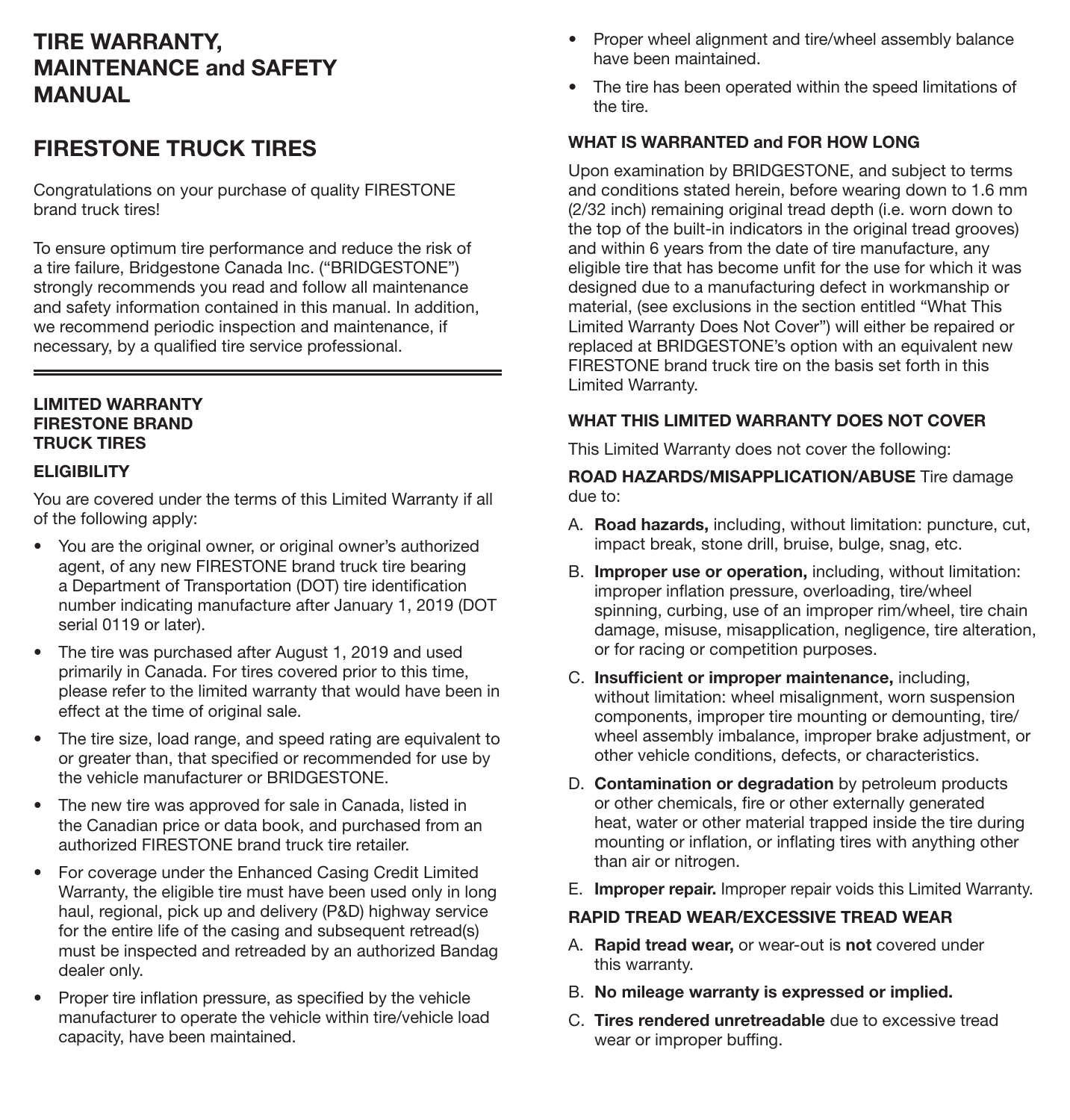## OTHER

- A. Uneven or unusual wear patterns, including, without limitation: Shoulder wear, center wear, cupping, or feathering. Irregular wear is not covered under this warranty.
- B. Tires worn more than 0.8 mm (1/32 inch) difference in remaining tread depth between any two major tread grooves across the tire.
- C. Ride disturbance or vibration after tread wear use beyond 10% of the original usable tread depth.
- D. Weather/ozone cracking after 4 years from date of tire manufacture, regardless of date of purchase.
- E. Weather/ozone cracking is not covered under the Enhanced Casing Limited Warranty.
- F. Tires subjected to severe under-inflation or run-flat conditions.
- G. Tires purchased as used.
- H. Tires purchased and primarily used outside of Canada.
- I. Tire improperly retreaded including, without limitation, improper or inadequate inspection, preparation, equipment, material, repair, etc.
- J. Tires damaged by the use of internally applied additives for balance, sealing, cooling or any other alleged tire performance enhancement.
- K. Improper regrooving.
- L. The cost of applicable federal, state, and local taxes.
- M. Failure to follow any of the safety and maintenance recommendations or warnings contained in this manual.

This Limited Warranty is in addition to and/or may be limited by any other applicable written warranty you may have received concerning special tires or situations. Note that additional exclusions, provisions and owner's obligations may be contained in other sections of this manual.

## NO-CHARGE REPLACEMENT – NEW TIRE

Eligible FIRESTONE brand truck tires adjusted under this Limited Warranty will be repaired or replaced at BRIDGESTONE's option free of charge with an equivalent new FIRESTONE brand truck tire (Federal Excise Tax included) up to the first 10% of original usable tread depth or within 12 months from date of purchase (without proof of purchase date, then within 12 months from the date of tire manufacture), whichever occurs first. The cost of mounting and balancing and other service charges, disposal fees, or applicable taxes are payable by you.

# PRO-RATED REPLACEMENT – WORN ORIGINAL TREAD TIRE

Eligible FIRESTONE brand truck tires adjusted under this Limited Warranty that are worn beyond the first 10% of original usable tread depth, or 12 months from the date of purchase (without proof of purchase date, then 12 months from the date of tire manufacture) has passed, the tire will, at BRIDGESTONE's option, be repaired or replaced with an equivalent new FIRESTONE brand truck tire on a pro-rata basis. To determine the pro-rated replacement price, the percent of used tread wear is multiplied by the dealer's current selling price for the replacement tire(s). The cost of mounting, balancing, full Federal Excise Tax, and other service charges, disposal fees, or applicable taxes are payable by you. The tire must be less than 6 years from the date of purchase (without proof of purchase date, then 6 years from the date of tire manufacture).

## ENHANCED CASING CREDIT LIMITED WARRANTY

For coverage under the Enhanced Casing Credit Limited Warranty, the eligible tire must have been used only in long haul, regional, or P&D highway service for the entire life of the casing and subsequent retread(s) must have been inspected and retreaded by an authorized Bandag dealer only. Subject to the terms and conditions stated herein, an Enhanced Casing Credit Limited Warranty is available for the tires described below. An eligible pattern, size and load range tire becomes ineligible under the Enhanced Casing Credit Limited Warranty 6.5 years (78 months) from the date of manufacture.

Eligible tires adjusted under the Enhanced Casing Credit Limited Warranty will receive a casing credit as follows:

- Eligible Patterns: All patterns except those within the "Firestone Classic" line (i.e. FS507 Plus, FS 560 Plus, FD690 Plus, FD663 and FT455 Plus)
- Eligible Sizes & Load Ranges: All

| Original Tread or | <b>Dollar Values</b>          | <b>Dollar Values</b>          |
|-------------------|-------------------------------|-------------------------------|
| Retread Count     | (22.5 and 24.5 rim Diameters) | (17.5 and 19.5 rim Diameters) |
| Original Tread*   | \$120 CA                      | \$70 CA                       |
| 1st Retread       | \$95 CA                       | \$45 CA                       |
| 2nd Retread       | \$60 CA                       | \$25 CA                       |

\*Note: Tires with the original remaining tread depth greater than 1.6 mm (2/32 inch) may receive pro-rated replacement values higher than those in this table.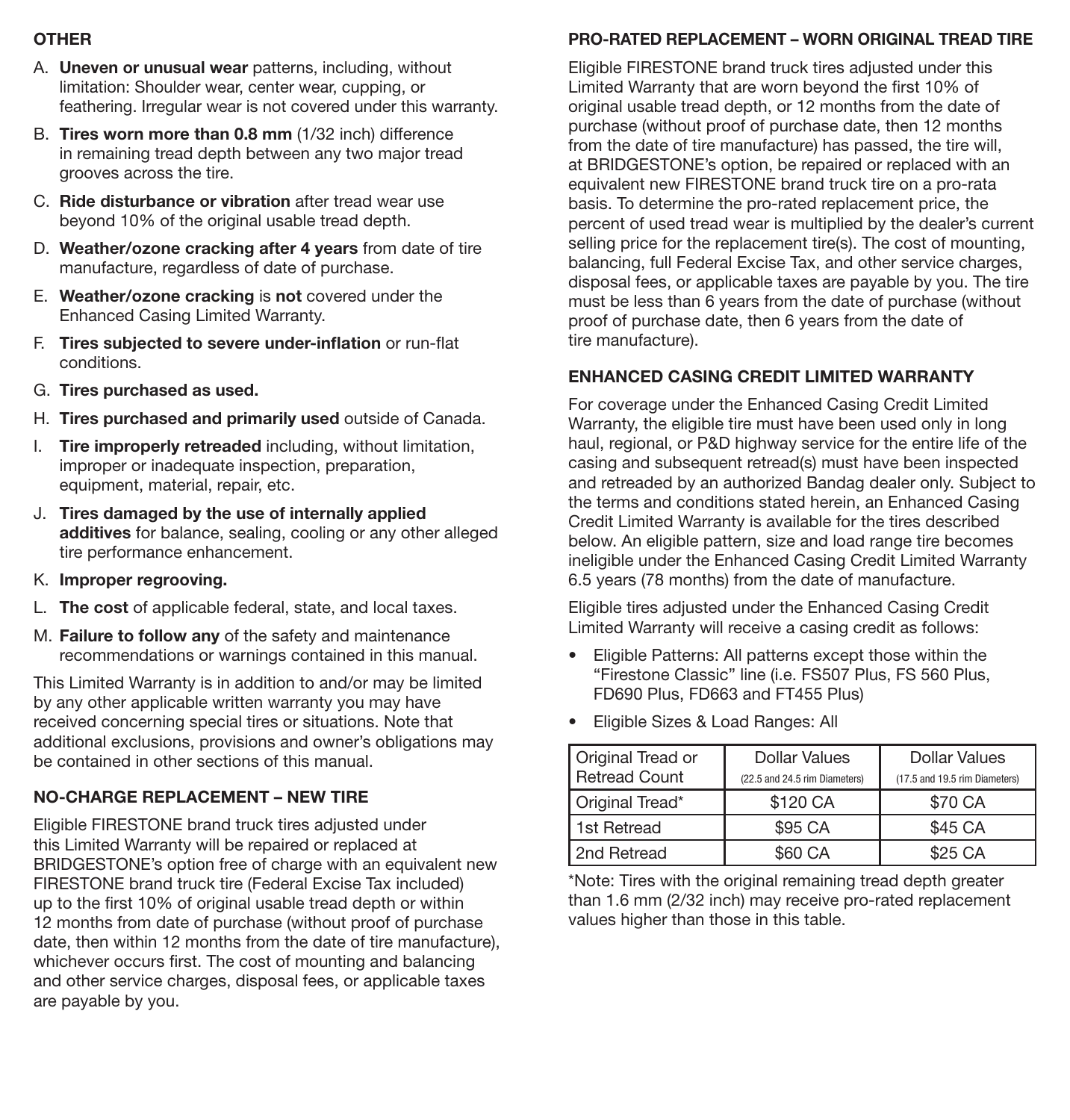## FIRESTONE CLASSIC:

- Eligible Patterns: Firestone Classic line (i.e. FS507 Plus, FS 560 Plus, FD690 Plus, FD663 and FT455 Plus)
- Eligible Sizes & Load Ranges: All

| Original Tread or<br>Retread Count | <b>Dollar Values</b><br>(22.5 and 24.5 rim Diameters) | <b>Dollar Values</b><br>(17.5 and 19.5 rim Diameters) |
|------------------------------------|-------------------------------------------------------|-------------------------------------------------------|
| Original Tread*                    | \$105 CA                                              | \$60 CA                                               |
| 1st Retread                        | \$85 CA                                               | \$35 CA                                               |

\*Note: Tires with the original remaining tread depth greater than 1.6 mm (2/32 inch) may receive pro-rated replacement values higher than those in this table.

## ADDITIONAL EXCLUSIONS FOR THE ENHANCED CASING CREDIT LIMITED WARRANTY

- 1. FIRESTONE brand truck tire casings are not warrantied if/when the tire becomes unfit for the use for which it was designed due to conditions within the manufacturer's control.
- 2. The Enhanced Casing Credit Limited Warranty will be valid through the retread period indicated on the appropriate table or 6.5 years from the date of manufacture, whichever comes first.
- 3. Tires used in severe service, mining and/or logging service are not covered.
- 4. Casings which cannot be retreaded due to excessive tread wear are not covered.
- 5. Failures resulting from faulty or incorrect retread processing or materials are not covered.
- 6. Casing credits are issued according to the appropriate table and will not include the costs of retreading services, materials or other costs.
- 7. Tires which have the original DOT tire identification numbers removed or rendered illegible are not covered.

## REPLACEMENT WARRANTY

If you receive a replacement tire under this Limited Warranty, it will be covered by the manufacturer's warranty, if any, given on that tire at that time.

## WHERE TO GO

Tire adjustments under this Limited Warranty will only be made at an authorized FIRESTONE brand truck tire retailer in Canada. Consult a phone directory (often listed in the Yellow Pages under "Tire Dealers"), the Internet at https://commercial.firestone.com, or call 1-844-85-TIRES for the location nearest you.

## CONDITIONS and EXCLUSIONS

To the extent permitted by law, Bridgestone Canada Inc. and it's affiliates deny liability for any indirect, general, special, incidental, punitive or consequential damages, including economic loss, lost profits, loss of time, loss of vehicle use, or inconvenience, cost of towing, personal injury or death sustained in connection with these tires. (The remedies set out in this warranty are exclusive and the total liability of Bridgestone Canada Inc. and its affiliates with respect to your new Bridgestone tire shall not exceed the purchase price of the tire upon which such liability is based.)

## OWNER'S OBLIGATIONS

It is your obligation to maintain proper tire inflation pressures as specified by the vehicle manufacturer and to operate the vehicle within tire/vehicle load capacity and speed limitations. It is also your obligation to maintain proper wheel alignment and tire/wheel assembly balance.

To request an adjustment, you must present the tire to an authorized FIRESTONE brand truck tire retailer. Your vehicle on which the tire was equipped must also be available for inspection. Complete and sign the customer section of BRIDGESTONE's Limited Warranty Form or an electronic version of the Bridgestone Limited Warranty Form and pay appropriate replacement price, taxes, disposal fees, and service charges, if any. Tires accepted for warranty compensation become the property of BRIDGESTONE.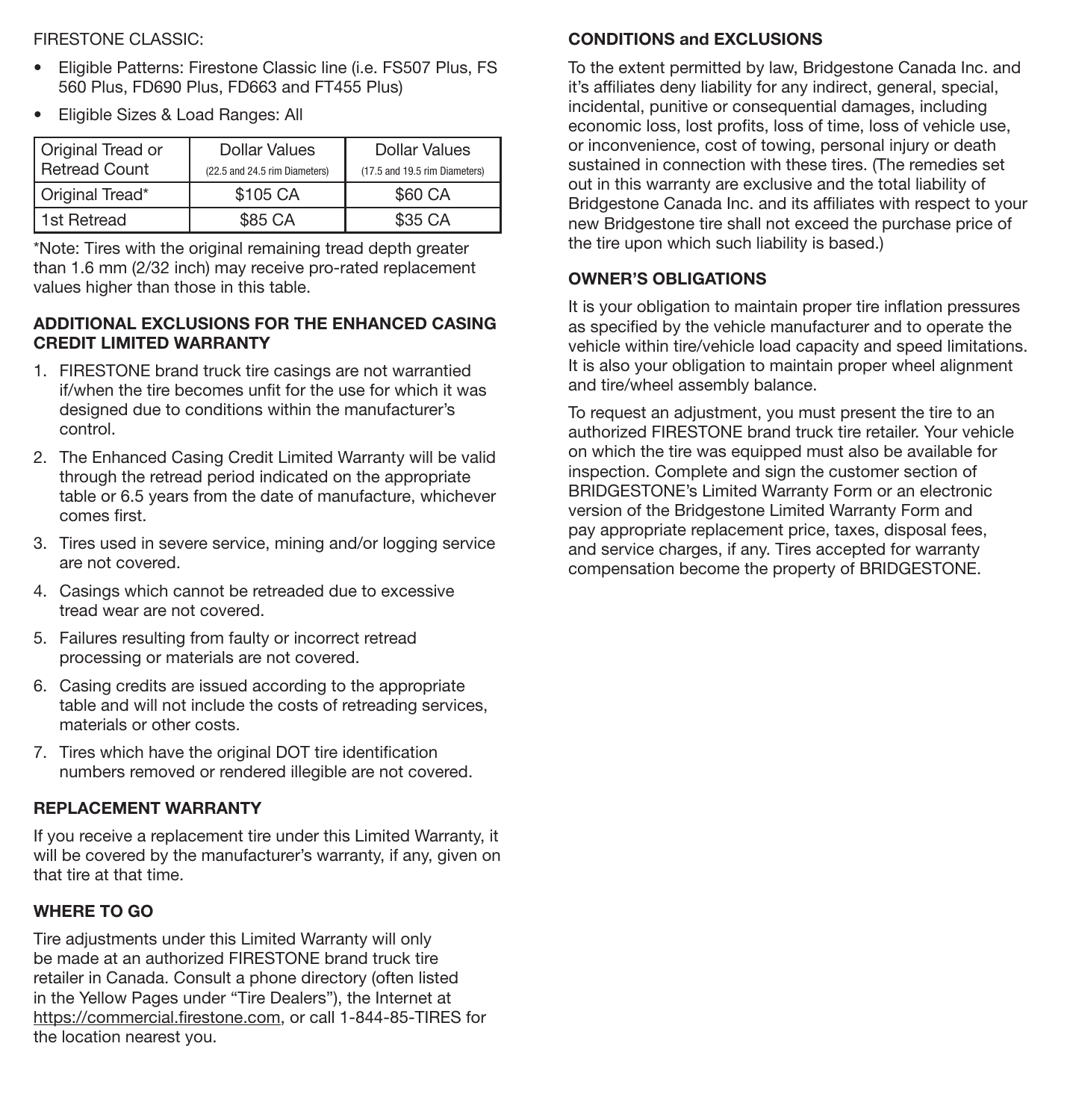### GENERAL PROVISIONS AND EXCLUSIONS

Nothing in these warranties is intended to be a representation that tire failures cannot occur. To the extent permitted by applicable law, no other representations, warranties or conditions, whether express or implied, statutory or otherwise, including warranties of merchantability and fitness for a particular purpose, shall apply to the tires. No one, including without limitation, any employee, dealer, retailer or representative, has the authority to make any representation, promise or agreement that in any way varies the terms or conditions hereof.

These limited warranties and protections give you specific legal rights and you may also have other rights that may vary from province to province. To the extent that the provisions of any applicable legislation expressly replace, eliminate, amend, extend or prohibit any term or terms shall be accordingly replaced, eliminated, amended or extended, as the case may be, in accordance with such legislation.

## IMPORTANT SAFETY INFORMATION

Any tire, no matter how well constructed, may fail in use as a result of punctures, impact damage, improper inflation pressure, overloading, or other conditions resulting from use or misuse. Tire failure may create a risk of property damage, serious personal injury or death.

#### *SAFETY WARNING*

Serious personal injury or death may result from a tire failure. Many tire failures are preceded by vibration, bumps, bulges or irregular wear. If a vibration occurs while driving your vehicle or you notice a bump, bulge or irregular wear, have your tires and vehicle evaluated by a qualified tire service professional.

To reduce the risk of tire failure, BRIDGESTONE strongly recommends you read and follow all safety information contained in this manual, tire industry publications such as those published by the U.S. Tire Manufacturers Association (USTMA), and tire mounting procedures published by the Canadian Centre for Occupational Health and Safety or the Ministry of Labour. In addition, we recommend periodic inspection and maintenance, if necessary, by a qualified tire service professional.

#### TIRE INFLATION PRESSURE

Tires need proper inflation pressure to operate effectively and perform as intended. Tires carry the vehicle, passenger, and cargo loads and transmit the braking, acceleration, and turning forces. The vehicle manufacturer recommends the inflation pressures for the tires mounted on your vehicle.

#### *SAFETY WARNING*

Driving on tires with improper inflation pressure is dangerous.

- Under-inflation causes excessive tire heat build-up and internal structural damage.
- Over-inflation makes it more likely for tires to be cut, punctured, or broken by sudden impact.

These situations can cause a tire failure, even at a later date, which could lead to serious personal injury or death. Consult the vehicle tire information placard and/or owner's manual for the recommended inflation pressures.

In addition to tire damage, improper inflation pressure may also:

- Adversely affect vehicle ride and handling.
- Reduce tire tread wear.
- Affect fuel economy.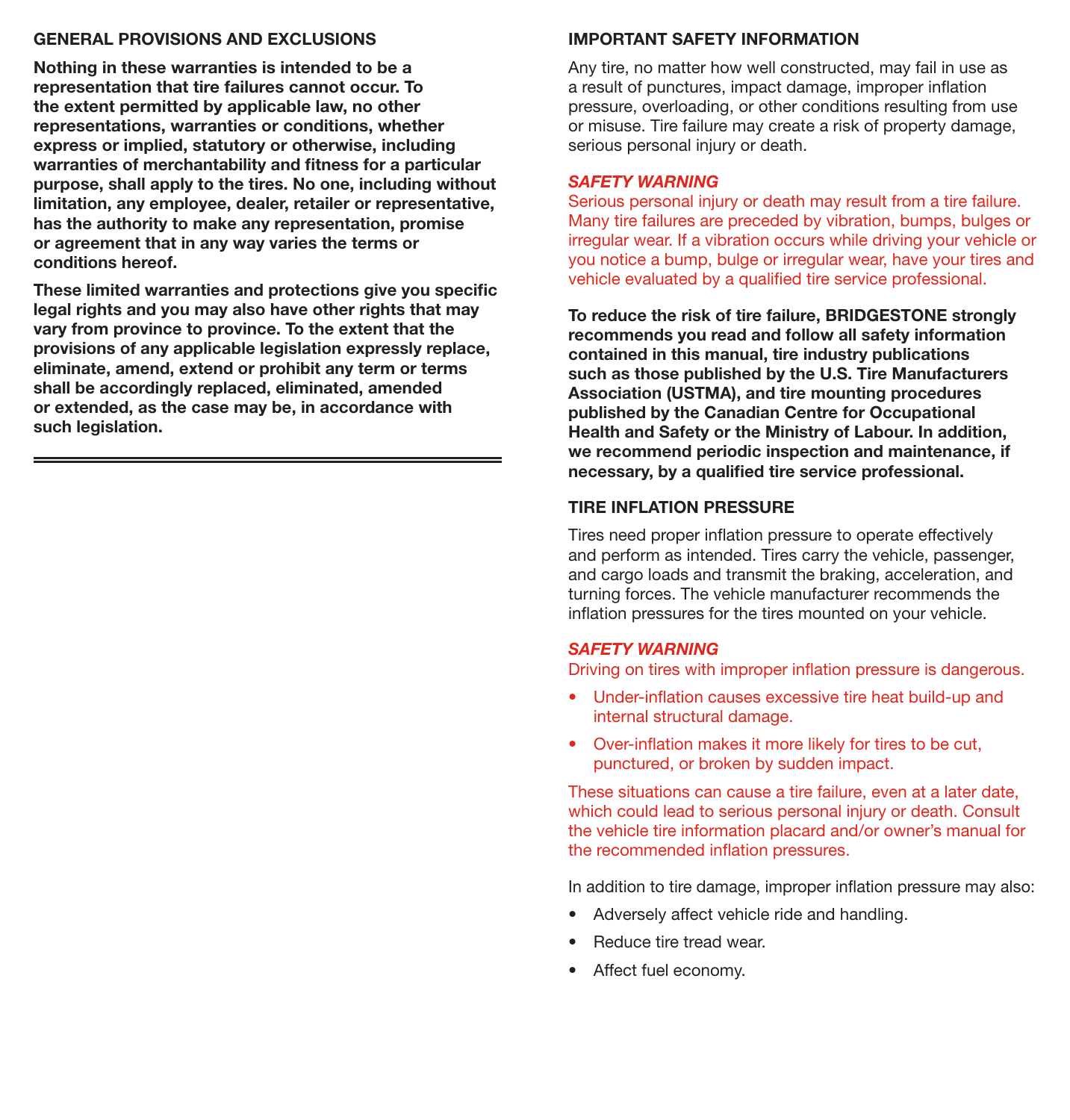Therefore, follow these important recommendations for tire and vehicle safety, mileage, and economy:

- Always keep the vehicle manufacturer's recommended inflation pressure in all your tires, including inside duals.
- Check their pressure at preventative maintenance intervals and during pre-trip vehicle inspections.

Your vehicle's tire information placard and/or owner's manual will tell you the recommended cold inflation pressure for all your tires. For tractor/trailers, a placard is applied to each. For questions about locating or understanding the tire information placard(s), consult your vehicle owner's manual or ask a qualified tire service professional.

Maximum Pressure Indicated on the Tire Sidewall: This is the maximum permissible inflation pressure for the tire only. The vehicle manufacturer's recommended tire pressures may be lower than, or the same as, the maximum pressure indicated on the tire sidewall. The vehicle manufacturer's specification of tire pressure is limited to your particular vehicle and takes into account your vehicle's load, ride, and handling characteristics, among other criteria. Since there may be several possible vehicle applications for a given tire size, a vehicle manufacturer may choose a different inflation pressure specification for that same size tire on a different vehicle. Therefore, always refer to the inflation pressure specifications on the vehicle tire information placard and/or in your vehicle owner's manual.

**Pressure Loss:** Truck tires can lose 14 kPa (2 psi) per month under normal conditions and can lose 14 kPa (2 psi) for every 5.6°C (10°F) temperature drop. A puncture, leaking valve, or other damage could also cause inflation pressure loss. If a truck tire loses more than 28 kPa (4 psi) per month, have it checked by a qualified tire service professional.

## TIPS FOR SAFE TIRE INFLATION

#### *SAFETY WARNING*

Inflating an unsecured tire is dangerous. If it bursts, it could be hurled into the air with explosive force resulting in serious personal injury or death. Never adjust the inflation pressure of a truck tire unless it is placed in a safety cage or is secured to the vehicle or a tire mounting machine. Never stand or lean over the tire or in front of the valve when inflating.

#### *SAFETY WARNING*

Never re-inflate a truck tire that has been run at very low inflation pressure (i.e. 80% or less of normal operating pressure) without a complete inspection of the entire tire. Immediately have the tire demounted and inspected by a qualified tire service professional.

- The Provincial Ministries for Transportation and Highway Safety and the National Safety Code requires a pretrip vehicle inspection. Pre-trip vehicle inspections and preventative maintenance should include cold-tire inflation pressure checks. Don't forget to check the inflation pressure of inside duals.
- The only correct method for checking inflation pressure is to use an accurate tire inflation pressure gauge. Kicking or thumping a tire will only tell you when a tire is totally flat.
- Check inflation pressure when the tires are "cold." Tires are considered "cold" when the vehicle has been parked for three hours or more, or if the vehicle has been driven less than a mile at moderate speed.
- Never release pressure from a hot tire in order to reach the recommended cold tire inflation pressure. Normal driving causes tires to run hotter and inflation pressure to increase. If you reduce inflation pressure when your tires are hot, you may dangerously under inflate your tires.
- If it is necessary to adjust inflation pressure when your tires are "hot," set their inflation pressure to 69 kPa (10 psi) above the recommended cold inflation pressure. Recheck the inflation pressure when the tires are cold.
- If your tires lose more than 28 kPa (4 psi) per month, the tire, tube (if applicable), valve, or rim/wheel may be damaged. Consult a qualified tire service professional for an inspection.
- A difference of 35 kPa (5 psi) or more between duals is not recommended.
- Use valve caps to keep the valves clear of debris and to help guard against inflation pressure loss.

### TIPS FOR SAFE LOADING

#### *SAFETY WARNING*

Driving your vehicle in an overloaded condition is dangerous. Overloading causes excessive tire heat build-up and internal structural damage. This can cause a tire failure, even at a later date, which could lead to serious personal injury or death. Consult the vehicle tire information placard, certification label, and owner's manual for the recommended vehicle load limits and loading recommendations.

- Always keep the vehicle manufacturer's recommended inflation pressure in all your tires, including inside duals. Check their pressure at preventative maintenance intervals and during pre-trip vehicle inspections.
- Never exceed the maximum load rating stamped on the sidewall of your tire.
- Never exceed the gross vehicle weight rating (GVWR) or gross axle weight ratings (GAWR) of your vehicle.
- Never exceed the maximum load or inflation pressure capacity of the rim/wheel.
- Consult your vehicle owner's manual for load recommendations and special instructions (such as for carrying unusually heavy loads).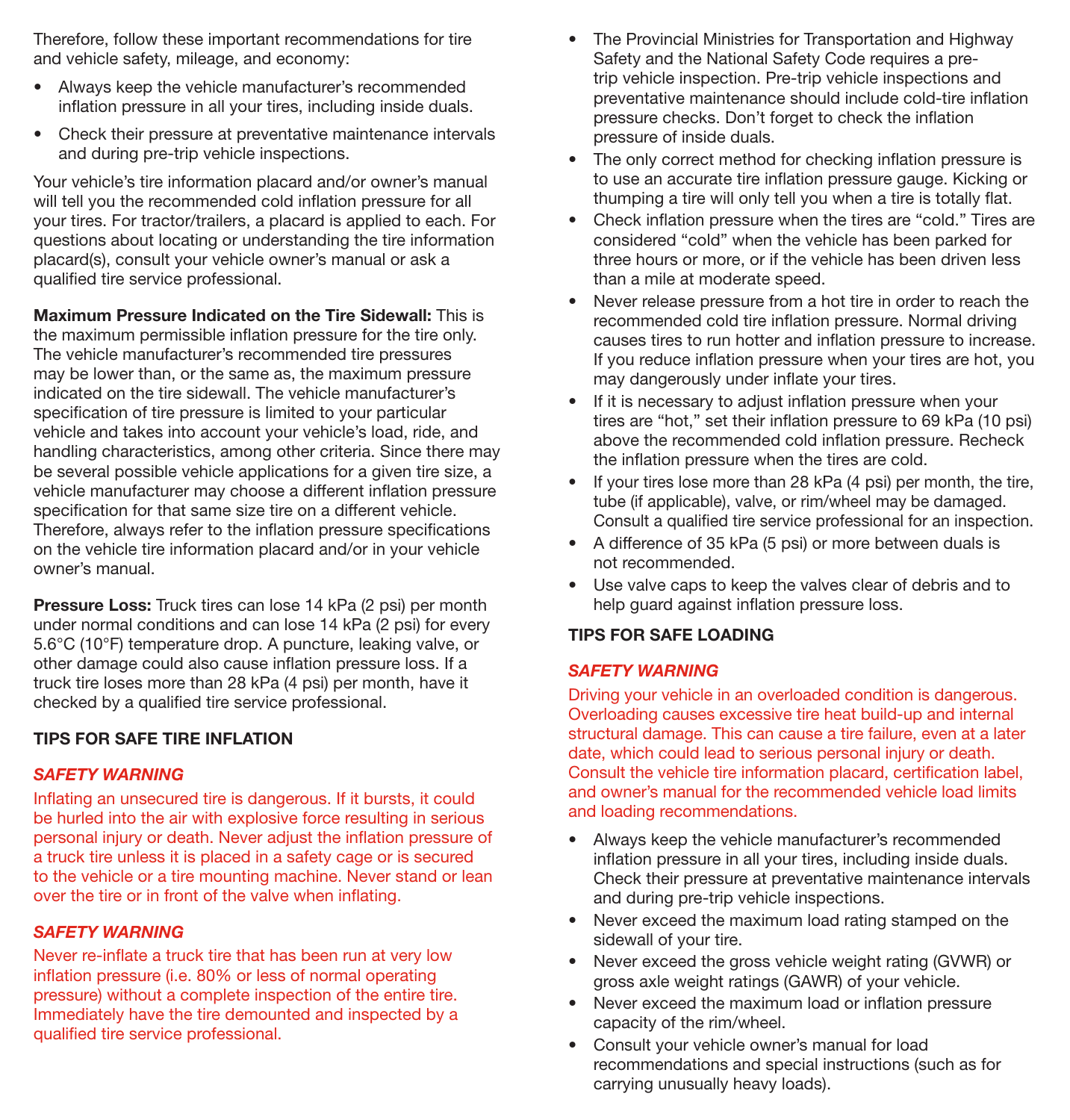## TIRE DAMAGE AND INSPECTION

Evaluation and maintenance of your tires is important to their performance and the service they provide to you. Over time and/or through use, the condition of a tire can change from exposure to everyday road conditions, the environment, damaging events such as punctures, and other external factors.

## *SAFETY WARNING*

Driving on damaged tires is dangerous. A damaged tire can suddenly fail causing serious personal injury or death. Have your tires regularly inspected by a qualified tire service professional.

You should visually inspect your tires during pre-trip vehicle inspections and inflation pressure checks. In addition, have your tires periodically evaluated by a qualified tire service professional when your vehicle is serviced such as routine maintenance intervals, oil changes, and tire rotations. In particular, note the following tips for spotting tire damage:

- After striking anything unusual in the roadway, have a qualified tire service professional demount the tire and inspect it for damage. A tire may not have visible signs of damage on the tire surface. Yet, the tire may suddenly fail without warning, a day, a week, or even months later.
- Inspect your tires for cuts, cracks, splits or bruises in the tread and sidewall areas. Bumps or bulges may indicate a separation within the tire body. Have your tire inspected by a qualified tire service professional. It may be necessary to have it removed from the rim/wheel for a complete inspection. Do not delay performing any necessary repair(s).
- Inspect your tires for adequate tread depth. When the tire is worn to the built-in indicators at 1.6 mm (2/32 inch) or less tread groove depth, or the tire cord or fabric is exposed, the tire is dangerously worn and must be replaced immediately. Tires used in the steer position are considered as worn at 3.2 mm (4/32 inch) as noted below.
- Federal regulations require steer axle tires to have 3.2 mm (4/32 inch) or greater tread depth on vehicles over 4536 kg (10,000 lbs) GVWR.
- Inspect your tires for uneven wear. Wear on one side of the tread or flat spots in the tread may indicate a problem with the tire or vehicle. Consult a qualified tire service professional.
- Inspect your rims/wheels also. If you have a bent, chipped, or cracked rim/wheel, it must be replaced.

## TIRE MANUFACTURE DATE

The tire manufacture date is determined by examining the DOT tire identification number, also known as the DOT serial number or code, which can be found on at least one sidewall near the rim/wheel. It may be necessary to look on both sides of the tire to find the entire serial code.

Tires Produced Since 2000: The last four (4) digits of the serial code identify the week and year of production. For example, a tire with a serial code ending in "2406" would have been produced in the 24th week of 2006.

Tires Produced Prior to 2000: The last three (3) digits of the serial code identify the week and year of production. For example, a tire with a code ending in "329" would likely have been produced in the 32nd week of 1999, but possibly produced in 1989. If in doubt, consult a qualified tire service professional.

## TIRE REPAIRS

## *SAFETY WARNING*

Driving on an improperly repaired tire is dangerous. An improper repair can be unreliable or permit further damage to the tire. The tire may suddenly fail, causing serious personal injury or death. A complete inspection and repair of your tire in accordance with U.S. Tire Manufacturers Association (USTMA) procedures should be conducted by a qualified tire service professional.

The comprehensive procedures and recommendations for truck tire repair are beyond the scope of this manual; however, note the following:

- The tire must be demounted from the rim/wheel for a complete inspection, inside and out. Some damage to the tire may only be evident on the interior of the tire. Any tire repair done without removing the tire from the rim/ wheel is improper.
- A patch must be applied to the interior of the tire and the puncture hole filled with suitable plug/stem filler. This helps ensure that the interior of the tire is adequately sealed to prevent inflation pressure loss and prevents contamination of the steel belts and other plies from the elements (such as water) in the outside world. Using only a plug/stem, or using only a patch, is not a safe or proper repair.
- The truck/bus tire puncture repair injury limit to the tread area is 10 mm (3/8 inch). Larger injuries, or damage in areas outside the tread, should be evaluated and repaired, if possible, by qualified tire service professionals at a full-service repair facility using USTMA-approved procedures.
- Never substitute a tube for a proper repair or to remedy an improper repair.
- Not all punctured or damaged tires can be properly repaired: consequently, they must be replaced.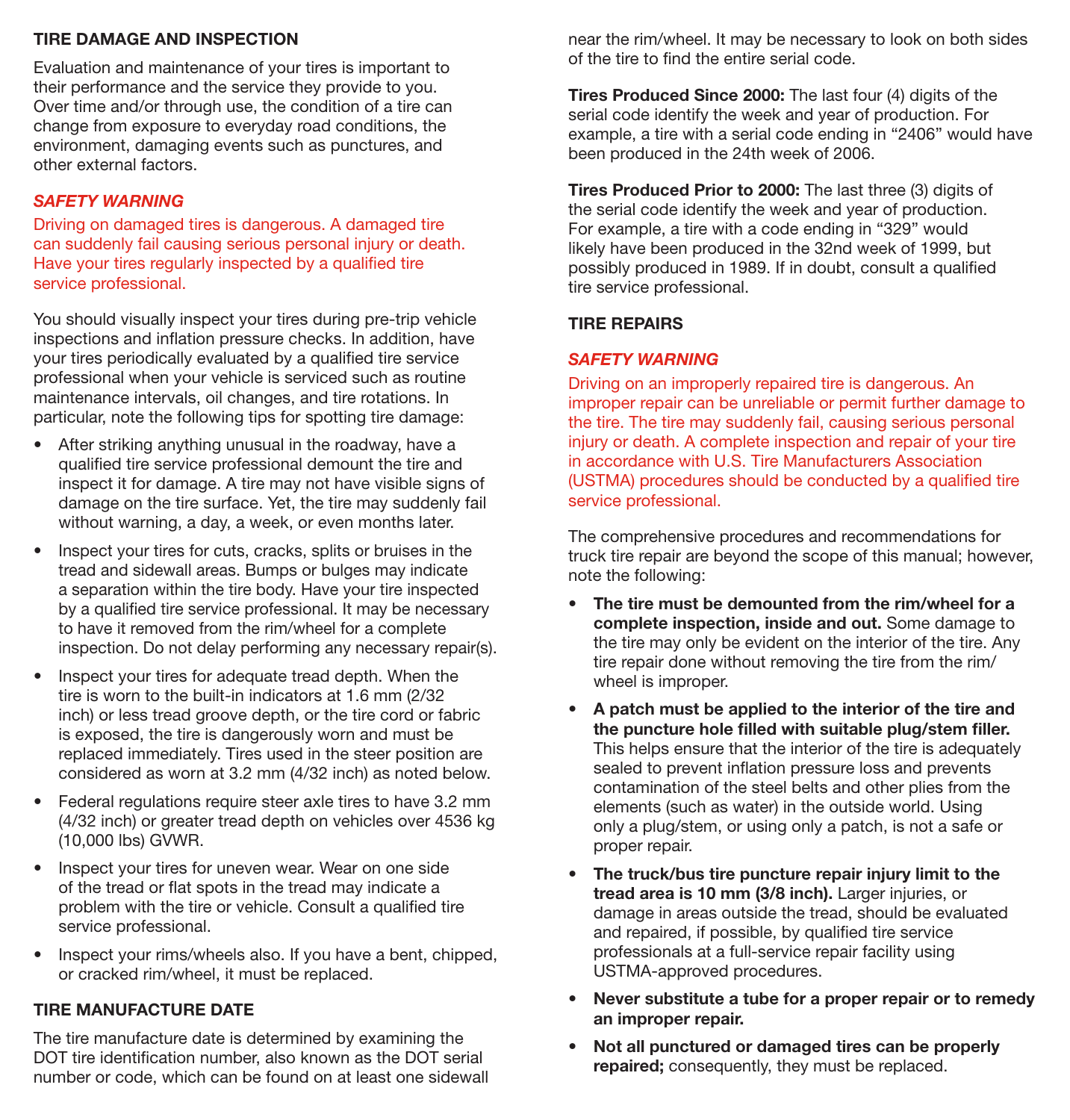- Repair and retread, if possible, tires having a tread depth of 1.6 mm (2/32 inch) or less remaining in any tread groove.
- Tubes, like tires, should only be repaired by a qualified tire service professional.
- Any Improper repair voids the tire Limited Warranty. See "Limited Warranty" in this manual.

## REMOVING TIRE/WHEEL ASSEMBLY FROM VEHICLE

## *SAFETY WARNING*

Always follow the manufacturer's recommend procedure for securing and raising your vehicle prior to attempting to remove a tire.

## *SAFETY WARNING*

If the tire has internal damage, it may burst with explosive force, causing serious personal injury or death. Always deflate a tire and wheel assembly completely before loosening any lug nut when removing a tire from a vehicle for service or demounting. On dual wheel assemblies, both tires should be deflated and removed before any work is started.

## TIRE MOUNTING AND OTHER SERVICING

## *SAFETY WARNING*

Removing and replacing tires on wheels can be dangerous. Attempting to mount tires with improper tools or procedures may result in a tire explosion causing serious personal injury or death. This is only a job for a qualified tire service professional. Never perform tire service procedures without proper training, tools, and equipment.

This manual is not intended to provide proper training or service procedures for tire mounting, demounting, balancing, rotation, or repair. Please leave these tasks to qualified tire service professionals.

Only specially trained persons should mount tires. For proper mounting procedures, consult the requirements of The Canadian Centre for Occupational Health and Safety and the Occupational Safety and Health Administration (OSHA) of the U.S. Department of Labor and procedures published by the U.S. Tire Manufacturers Association, 1400 K Street, NW Washington, D. C. 20005 (www.ustires.org).

## *SAFETY WARNING*

Inflating an unsecured tire is dangerous. If it bursts, it could be hurled into the air with explosive force resulting in serious personal injury or death.

• Always stand well clear of any tire mounting operation. This is especially important when the service operator inflates the tire.

- When inflating a tire after mounting on a rim/wheel, always use a safety cage and an extension hose with pressure gauge and clip-on chuck.
- Never adjust the inflation pressure of a truck tire unless it is placed in a safety cage or is secured to the vehicle or a tire mounting machine.
- Never stand or lean over the tire or in front of the valve when inflating.

## *SAFETY WARNING*

Never pour or spray any flammable substance into or onto a tire or rim/wheel for any purpose whatsoever. The residue left by the substance could result in a fire or explosion which may cause severe injury or death.

## *SAFETY WARNING*

Never put flammable substances such as gasoline or ethyl ether into a tire and light with a match/flame so that the resulting explosion seats the beads of a tubeless tire. This practice is extremely dangerous and may result in a severe explosion or undetected damage to the tire or rim/wheel which may cause a failure resulting in severe injury or death.

- Tires must match the width and diameter requirements of the wheels. For example, 22.5 inch diameter tires must only be mounted to 22.5 inch diameter rims/wheels. Radial tires must only be mounted to wheels approved for radial tires.
- **Inspect the tire and rim/wheel.** Rims/wheels must be free of cracks, dents, chips, and rust. Tires must be free of bead damage, cuts, punctures, foreign material, and moisture.
- For a tubeless truck tire, always install a new valve, or new valve core and cap, each time a new or retreaded tire is installed.
- For a tube-type truck tire, always use a new, proper size tube and flap each time a new or re-treaded tire is installed.
- Use only vegetable oil-based lubricants in mounting or demounting.
- Always ensure rim components fit properly before inflating.
	- − Never tap component parts with a tool/hammer/mallet while tire is inflated.
	- − Never attempt to disassemble multi-piece rims while inflated.
- Never inflate a tire beyond 275 kPa (40 psi) to seat the beads. Be absolutely certain beads are fully seated before adjusting inflation pressure to the level recommended for vehicle operation.
- Use valve caps to keep the valves clear of debris and to help guard against inflation pressure loss.
- Always stand well away from the work area when tires are being spin-balanced either on or off the vehicle.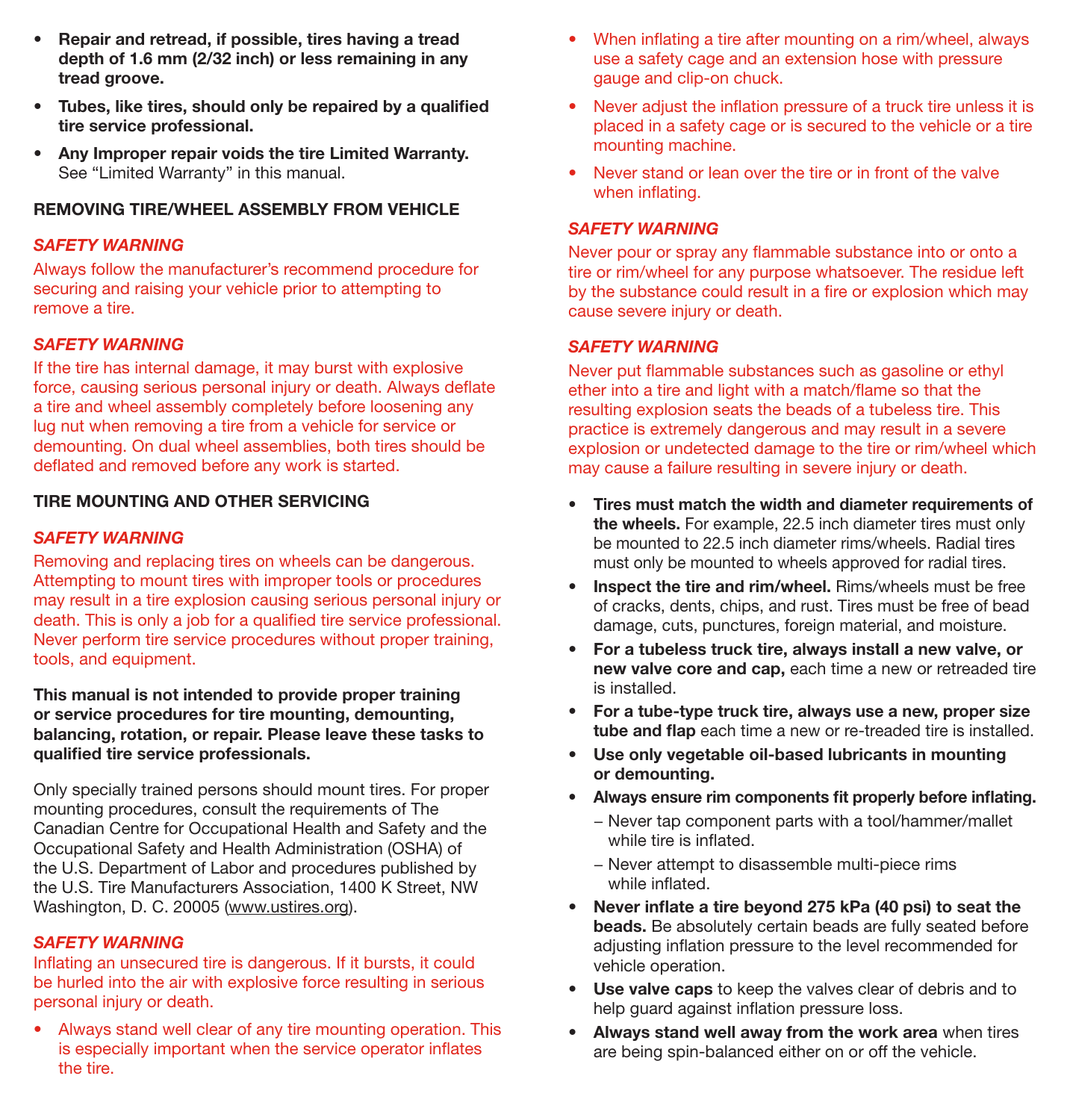## TIRE MIXING

## *SAFETY WARNING*

Driving your vehicle with an improper mix of tires is dangerous. Your vehicle's handling characteristics can be seriously affected. You could have an accident resulting in serious personal injury or death. Consult your vehicle owner's manual and a qualified tire service professional for proper tire replacement.

## DUAL MATCHING

Tires paired in a dual assembly should be matched in tire construction and dimension. Improperly matched tires may result in irregular wear, rapid wear, and premature tire failure. Failure to match tires in a dual assembly may result in sudden tire destruction.

For radial tires, properly paired dimension tolerances are as follows:

- Diameter: within 6.4 mm (1/4 inch) of each other
- Circumference: within 19 mm (3/4 inch) of each other

#### HIGH SPEED DRIVING

## *SAFETY WARNING*

Driving at high speed is dangerous and can cause a vehicle accident, including serious personal injury or death.

- Regardless of the speed and handling capabilities of your vehicle and its tires, a loss of vehicle control can result from exceeding the maximum speed allowed by law or warranted by traffic, weather, vehicle, or road conditions.
- High-speed driving should be left to trained professionals operating under controlled conditions.
- No tire, regardless of its design or speed rating, has unlimited capacity for speed, and a sudden tire failure can occur if its limits are exceeded. See "Tire Speed Restrictions," the next section in this manual.

### Refer to your vehicle owner's manual for any tire pressure recommendations for high speed driving.

## TIRE SPEED RESTRICTIONS

Firestone brand truck tires have maximum recommended speeds. When replacing your tires, check your vehicle owner's manual and tire information placard and consult with a Firestone brand truck tire retailer for recommendations and information about tire speed capability.

The speed capabilities of truck tires are based on standardized laboratory tests under specific, controlled conditions. While these tests may relate to performance on the road, real-world

driving is rarely identical to any test conditions. Your tire's actual speed capability may be less since it is affected by factors such as inflation pressure, load, tire condition (including damage), wear, vehicle condition (including alignment), driving conditions, and duration at which the speed is sustained.

#### TIRE SPINNING

#### *SAFETY WARNING*

Spinning a tire to remove a vehicle stuck in mud, ice, snow, or wet grass can be dangerous. A tire spinning at a speedometer reading above 55 km/h (35 mph) can in a matter of seconds reach a speed capable of disintegrating a tire with explosive force. Under some conditions, a tire may be spinning at a speed twice that shown on the speedometer. This could cause serious personal injury or death to a bystander or passenger. Never spin a tire above a speedometer reading of 55 km/h (35 mph).

### TIRE STORAGE

Tires should be stored indoors in a cool, dry place where water cannot collect inside them. Tires should be placed away from electric generators/motors and sources of heat such as hot pipes. Storage surfaces should be clean and free of grease, gasoline, diesel fuel, or other substances which can deteriorate the rubber.

### *SAFETY WARNING*

Improper storage can damage your tires in ways that may not be visible and can lead to a failure resulting in serious personal injury or death.

The spare tire in your vehicle is intended to be used as a spare when needed. The spare tire carrier is not intended to be used for long term storage.

#### TIRE SERVICE CUSTOMER SATISFACTION

Normal tire maintenance and Limited Warranty services are available at locations across Canada. Visit us at https://commercial.firestone.com, or call 1-844-85-TIRES to find an authorized Firestone brand truck tire retailer nearest you.

Additional information on the care and service of truck tires is available from the following organizations:

U.S. Tire Manufacturers Association 1400 K Street, N.W. Washington, DC 20005-2403 www.ustires.org

Tire and Rubber Association of Canada A19-260 Holiday Inn Drive Cambridge, ON, N3C 4E8 www.tracanada.ca